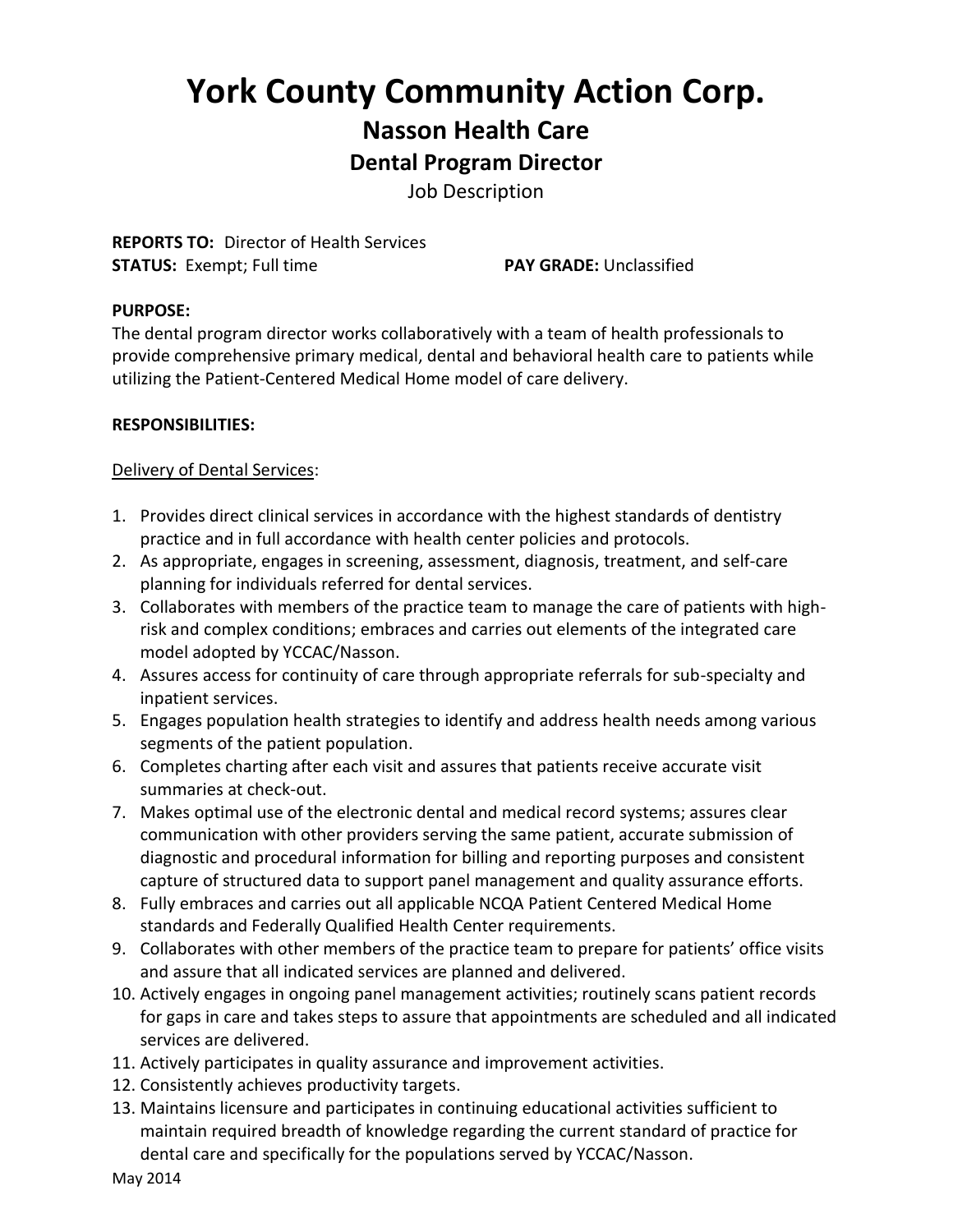- 14. Complies with all applicable federal, state, local and YCCAC/Nasson statutes, regulations, rules, protocols and procedures governing the practice of dental care, personnel issues, work place safety, public health and confidentiality.
- 15. Displays a professional manner and image when representing YCCAC/Nasson to patients, professional colleagues and the community.
- 16. Demonstrates the ability to prioritize and perform multiple functions.
- 17. Performs other duties as assigned, or as necessary to fulfill the position.

#### Dental Program Director/Supervision:

- 1. Provides clinical oversight for dental clinicians.
- 2. Serves as a resource for consultation and referral for all YCCAC/Nasson clinical staff.
- 3. Collaborates in the development and periodic review of written clinical policies, guidelines and protocols for the functioning of the health center and responsibilities of the clinicians.
- 4. Consults and participates in the training and educating of YCCAC/Nasson staff.
- 5. Assures a high standard of clinical care by overseeing the dental staff peer review process.
- 6. Carries out the annual performance reviews of dental program staff.
- 7. Provides formal orientation to new dental program staff.
- 8. Actively participates in YCCAC/Nasson's QI/QA and Compliance Committees and administrative council.
- 9. Utilizes the QI/QA and Compliance Programs to effect changes in policies and procedures to assure quality care is provided to patients and compliance goals are met.
- 10. Assures patients' bill of rights, patient right to self-determination, and privacy and confidentiality policies are consistently applied.
- 11. Assures clinical services meet program requirements to maintain FQHC status.
- 12. Assists and actively participates in the development of clinical staff structure and recruitment processes.
- 13. Participates in all staff, management and board of directors meetings as requested or necessary.
- 14. Participates in utilization and risk management processes.
- 15. Promotes provider support for adherence with Federal and State compliance requirements for FQHC status, attainment of productivity targets and claim preparation for third party reimbursement.
- 16. Promotes provider support for all program initiatives, including:
	- a. NCQA Patient Centered Medical Home recognition
	- b. Meaningful Use of YCCAC/Nasson's health information systems
	- c. Integration of medical, behavioral health and dental care.
- 17. Participates in planning and testing health information system upgrades.
- 18. Serves as agency liaison to the area dental providers.
- 19. Assures consistency of organizational mission with the demonstrated public health and dental needs of the community.

#### **QUALIFICATIONS:**

- 1. DMD or DDS degree from an accredited school in the U.S.
- 2. Unrestricted Maine license to practice dentistry.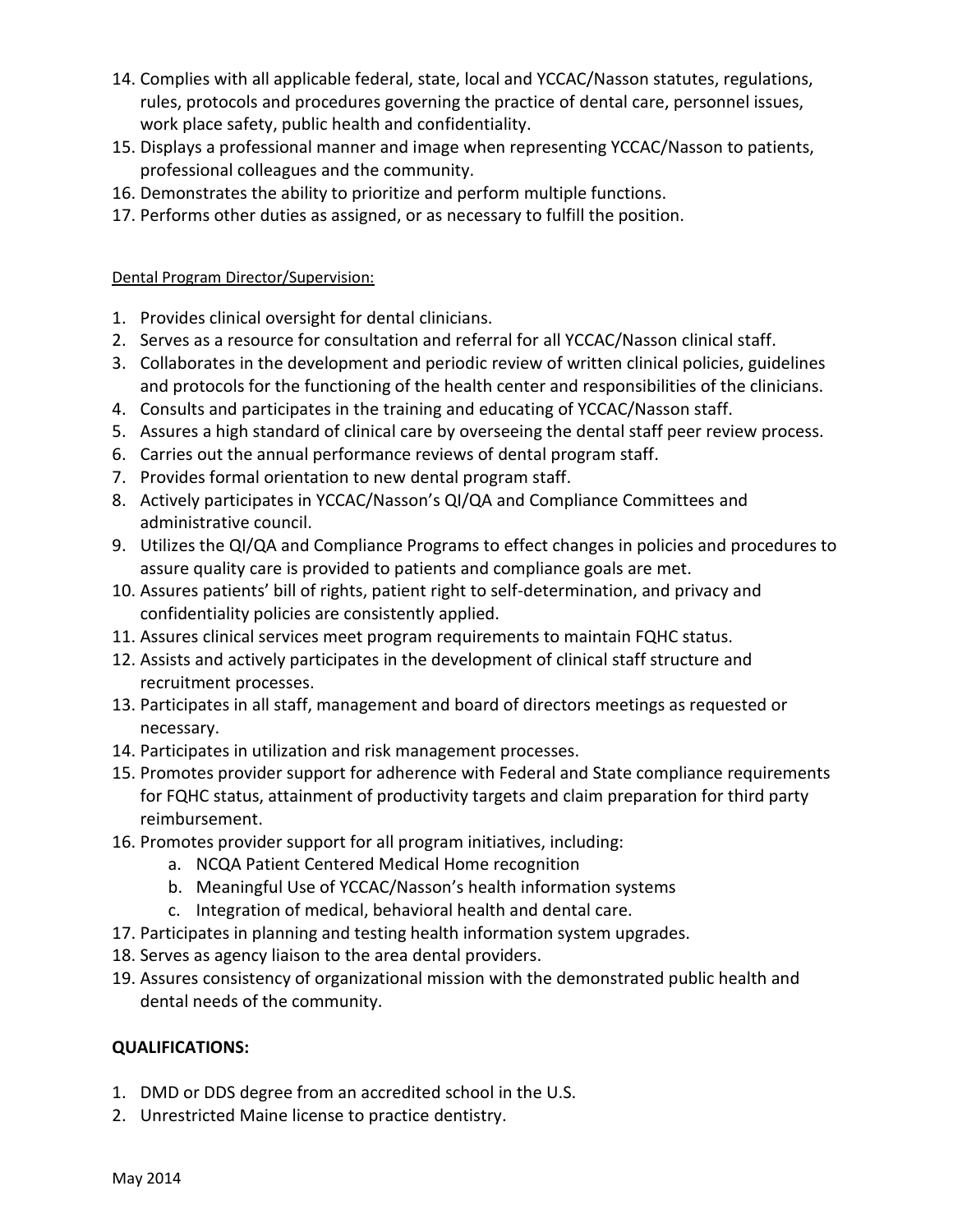- 3. Minimum of three years' experience in clinical practice, primary care medical practice preferred.
- 4. Demonstrated management skills and sound judgment.
- 5. Proficiency in the use of at least one electronic dental record system, one Meaningful Usecertified electronic medical record system and basic Microsoft applications.
- 6. Ability to apply critical thinking skills in performing patient assessment and care.
- 7. Demonstrated respect for cultural diversity in serving patients and families and in collaborating with other members of the practice team.
- 8. Working knowledge of the core concepts of:
	- a. Evidence-based practice
	- b. Social and behavioral determinants of health
	- c. Population-based care
	- d. Integration of medical, behavioral health and dental care
	- e. Meaningful Use of health information technology
- 9. Willingness to work some non-traditional hours, e.g. evenings and weekends, and coordinate time off with other program staff.
- 10. Ability to travel between YCCAC/Nasson' clinical sites.
- 11. Must not have an active record on the System for Award Management (SAM) site.

Qualifications and responsibilities are essential functions of the job. Essential functions (EF) are the work tasks that employers do not have to change when making reasonable accommodations.

### **Responsibility for Safety and Health:**

- 1. Follow established standard and safety precautions in the performance of all duties.
- 2. Report to the Operations Manager any hazardous condition or equipment immediately.
- 3. Attend required safety trainings.

## **Physical Requirement:**

Physical Essential Functions of the position

| <b>Bending</b> | F | Sitting          | F |
|----------------|---|------------------|---|
| Carrying       | റ | <b>Standing</b>  | F |
| <b>Driving</b> | O | <b>Talking</b>   | F |
| Handling       | Ω | Walking          | F |
| Hearing        | F | Lift/Carry       |   |
| Keyboarding    | F | 20 lbs or less O |   |
| Kneeling       | O | Push/Pull        |   |
| Reaching       | F | 12 lbs or less   | O |
|                |   |                  |   |

N (Not applicable)

- O (Occasionally) on/off up to 3 hrs. per day
- $F$  (Frequently) on/off up to 6 hrs. per day
- C (Constantly) all the time, over 6 hrs. per day

No job description can define completely all aspects of a particular position. This job description in no way states or implies that these are the only duties that you will be required to perform. The omission of specific statements of duties does not exclude them from the position if the work is similar, related, or is an essential function of the position.